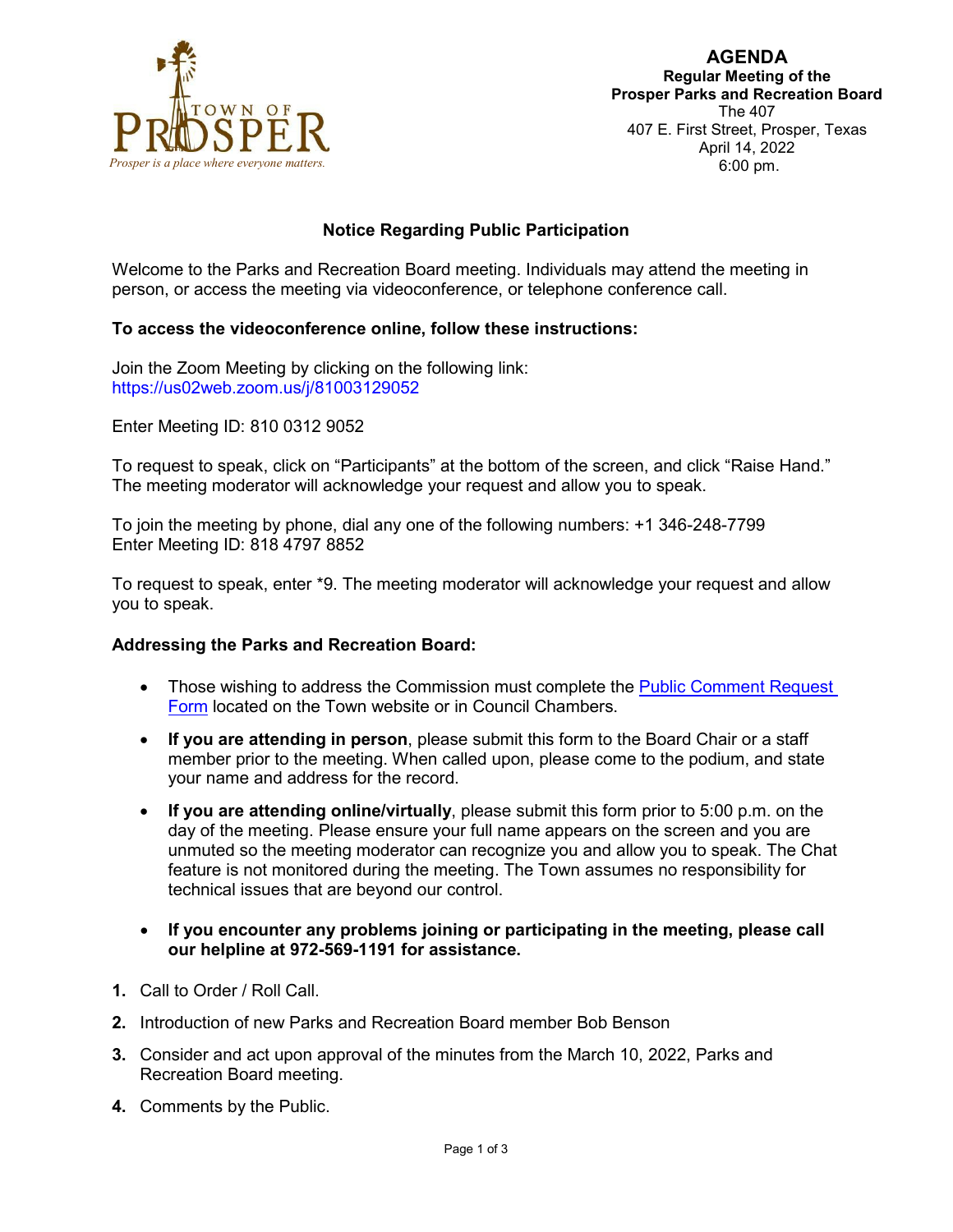- **5.** Discuss naming of Windsong Neighborhood Park Number 3.
- **6.** Discuss Park Tour.
- **7.** Consider and Act upon approving the proposed Parks and Recreation Department's Mission and Vision Statements for use in the CAPRA accreditation report.
- **8.** Consider and Act upon an update to the 2015 Parks, Recreation, and Open Space Master Plan.
- **9.** Receive staff updates:
	- **a. Recreation Update**
	- **b. Park Development Update**
	- **c. Park Operations Update**
	- **d. Director's Update**
- **10.** Request for future agenda items.
- **11.** Adjourn.

Note: The order in which items are heard on the agenda is subject to change.

# **CERTIFICATION**

I, the undersigned authority, do hereby certify that this Notice of Meeting was posted at Prosper Town Hall, located at 250 W. First Street, Texas 75078, a place convenient and readily accessible to the general public at all times, and said Notice was posted by 5:00 p.m., on Friday, April 8, 2022, and remained so posted at least 72 hours before the said meeting was convened.

Michelle Lewis Sirianni, Town Secretary **Nichelle Lewis Sirianni**, Town Secretary

Pursuant to Section §551.071 of the Texas Government Code, the Town Council reserves the right to consult in closed session with its attorney and to receive legal advice regarding any item listed on this agenda.

## **NOTICE**

Pursuant to Town of Prosper Ordinance No. 13-63, all speakers other than Town of Prosper staff are limited to three (3) minutes per person, per item, which may be extended for an additional two (2) minutes with approval of a majority vote of the Town Council.